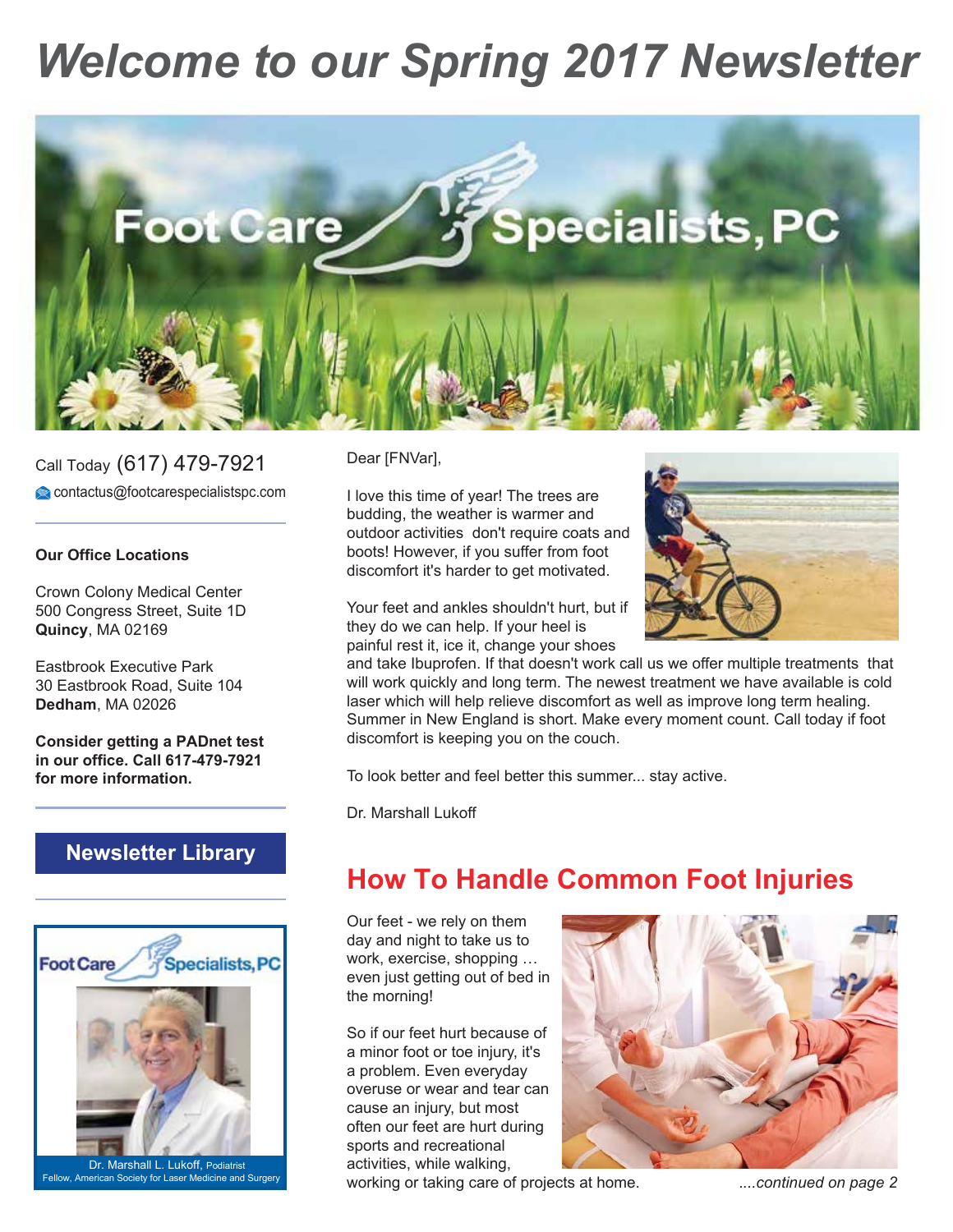

**Make an Appointment Request** online today or call us at **855-FIT-FEET and schedule your appointment today.**

### **History FootNote**

R.I.C.E - this handy phrase to help remember how to treat injuries with Rest, Ice, apply Compression and Elevate - was coined in 1978 by sports doctor Dr. Gabe Mirkin.

### **Celebrity Foot Focus**

Actor Katie Holmes has hammertoes on both feet, probably from a mix of genetics and from excessive wearing of high heels.

### **Trivia**

### *What was put on sale for the first time in May of 1886?*

- A. United States Savings Bonds
- B. Coca-Cola
- C. Hot Dogs
- D. Ice cream cones
- E. Mothers Day Cards

#### **Answer: B**

Coca Cola was born in Atlanta, Georgia, on May 8, 1886. Dr. John Stith Pemberton, a local pharmacist, produced the syrup for Coca-Cola. It was put on sale at the nearby Jacobs' Pharmacy for five cents a glass as a soda fountain drink.

## *....continued from page 1* **How To Handle....**

### **Common Foot Injuries**

Many minor injuries will heal on their own, and first aid treatment may be all that is needed to relieve your symptoms and promote healing.

- *Sprains and strains* can cause pain, swelling and bruising and make it hard to walk. Use the **R.I.C.E** method of **Resting** the foot, **Icing** the area, applying a **Compression** bandage and **Elevating** the leg.
- *Plantar fasciitis* causes heel pain that is often most painful when you get up in the morning. The plantar fascia is a thick tissue that runs along the bottom of your foot, and it can get inflamed from overuse. Unless the pain is acute, rest your foot and apply ice to the area frequently. Take over-the-counter pain medication with your doctor's permission to control pain and inflammation.
- *Stress fractures* cause tiny breaks in the bones of the foot caused by overuse. The pain will come on gradually and can be accompanied by swelling. The **R.I.C.E.** treatment can relieve much of the pain.
- *Achilles tendonitis* is a breakdown of the tissues near the Achilles tendon, which attaches the calf muscle to the heel bone. You'll feel tenderness and stiffness just above the heel which will worsen with running or stair climbing. Over-the-counter anti-inflammatory medications can relieve pain and swelling, and gentle stretching exercises can heal and strengthen the tendon.
- *Puncture wounds* from stepping on a nail or an insect bite can be more than annoying as you'll experience pain and swelling. Wash the wound, remove the object with tweezers, apply antibiotic ointment and cover with a clean bandage. Call your doctor as you may need a tetanus shot. Note that puncture wounds or any other type of injury to the skin of the foot can be *very* dangerous for those with diabetes - get medical help immediately.

#### **Know When You Need Medical Attention**

Home remedies won't help if the injury is serious. If your foot pain is severe and prevents you from walking, or if you have persistent pain, bruising, redness and/or swelling that is not quickly relieved, please call us as soon as possible!

We'll give your feet a complete examination and take x-rays and other imaging tests like ultrasounds and MRIs to determine the extent of the injury.

Our treatment will depend on the injury we diagnose and its severity. Often custom-fitted orthotics can help relieve symptoms until your foot is healed.

Don't ignore foot pain as your condition may only get worse! Call us for quick, professional treatment to get you back on your feet as soon as possible.

# **How to Avoid Skin Cancer on the Feet**

Do you wear sunglasses for sun protection? Do you apply sunscreen frequently when outdoors?

If you answered yes, then you are helping to prevent overexposure to the sun's UV rays, which is the most common cause of skin cancer. But don't forget to protect your feet! .*...continued on page 3*

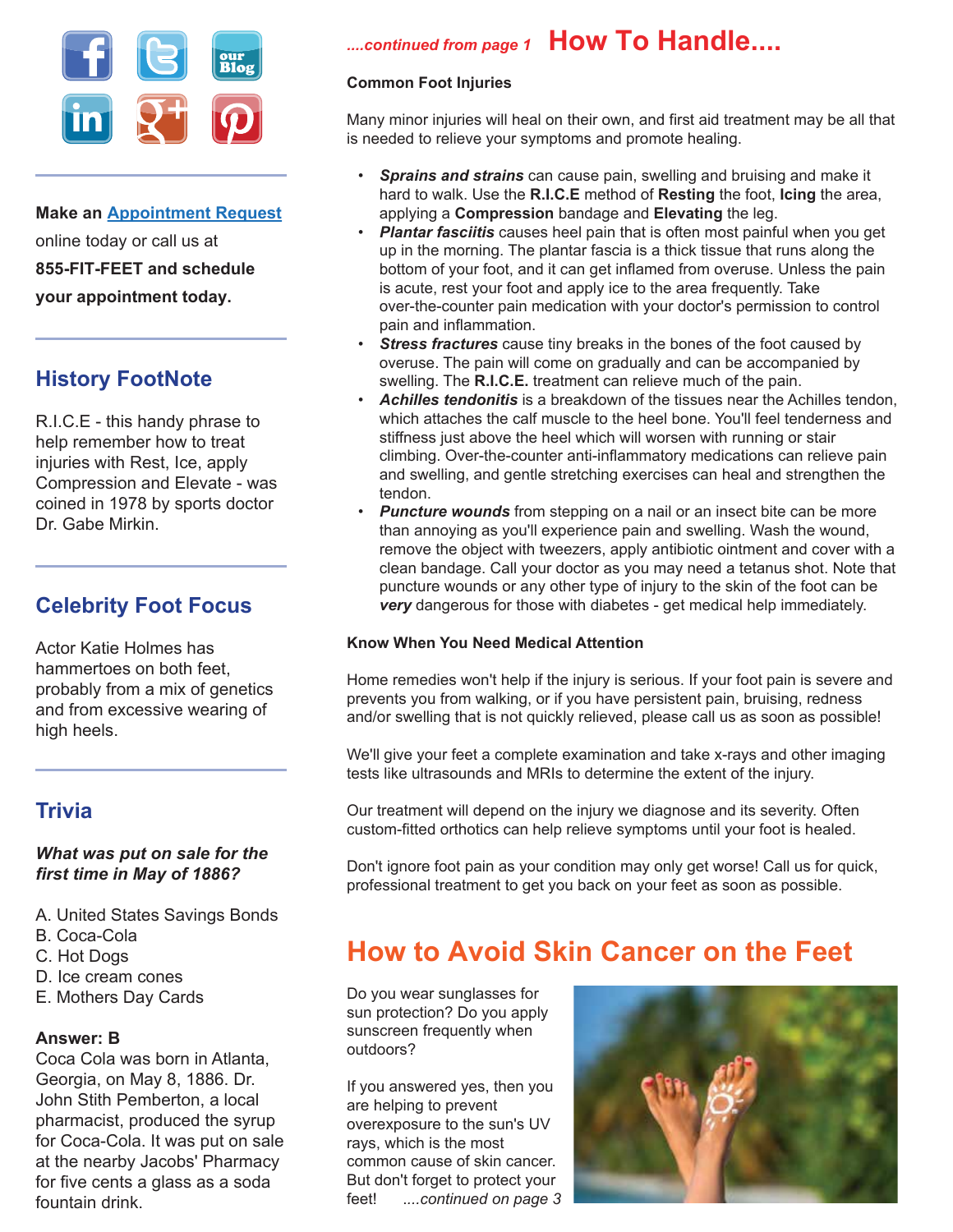### **Joke of the month**

**Summer Job** For her summer job, my friend's 18-year-old daughter arranged interviews at several day-care centers. At one meeting, she sat down on one of the kiddie seats, no simple task for most people. The interview went well, and at the end, the day-care center director asked the standard question, "Can you give me one good reason we should hire you?"

"Because I fit in the chairs." She got the job.



**Specialists, PC** 

**Foot Care** 

*....continued from page 2* **How to Avoid Skin....**

Apply sunscreen to the tops and bottoms of your feet and toes at least 30 minutes before venturing outside. The bottoms of your feet need protection too! Use sunscreen even when wearing sandals as your sandals leave your exposed skin unprotected.

#### **Check Your Feet for Signs of Melanoma**

May is Skin Cancer Prevention Month and a great time to reinforce the need to check your skin frequently.

Deadly melanoma, a relatively rare form of skin cancer, can appear on your soles due to the stress and damage caused by running and walking. Check your feet every day and be on the watch for:

- Spots on the skin or moles that have irregular or ragged borders, are asymmetric, have different colors or are changing.
- Non-healing wounds or ulcers.
- Any area that bleeds repeatedly.

Read more about skin cancer detection from the American Cancer Society. Contact us right away if you observe anything unusual on your feet - tops and bottoms and between the toes too!

# **Word Search**

P D P C L L D I B Q C Z G E D U K L E C URRMAVOETNSKFSIUMGXL N X W U M N X V A T D H U O A Q L Q E F CWVQSCCMFICEETBXMERQ TYAOVOHEVV J N T E E I E J C I U C C K Y M K T R Q O B J N T N L S I F R K H U R P K I N J U R Y D E D A W S Z E O I Z G R J R A R H L J O S S N E E U F P L U I E Q K I O X P X N Z P O G Y U ECLIWSRTREATMENTMSQM Y F E T I S Z G E L E V A T E H A U L N DRSAUIPPBGODKTIFBNEM N A B R V O O F R A U C V B R G W S X S X C I E S N T B F F G T E L H N Y C A S I T N S P R T Z I G V F C G P Z K R M C S U S T R V Q P O D I A T R I S T E J J K R D I A G N O S I S Y L Y Q S I E F P I EWR I KUFCWBPHQXNSNOQ NRXMNQAINBTSTRAINDOT **F E M S Z P L P M F V U X C M N E B T M**